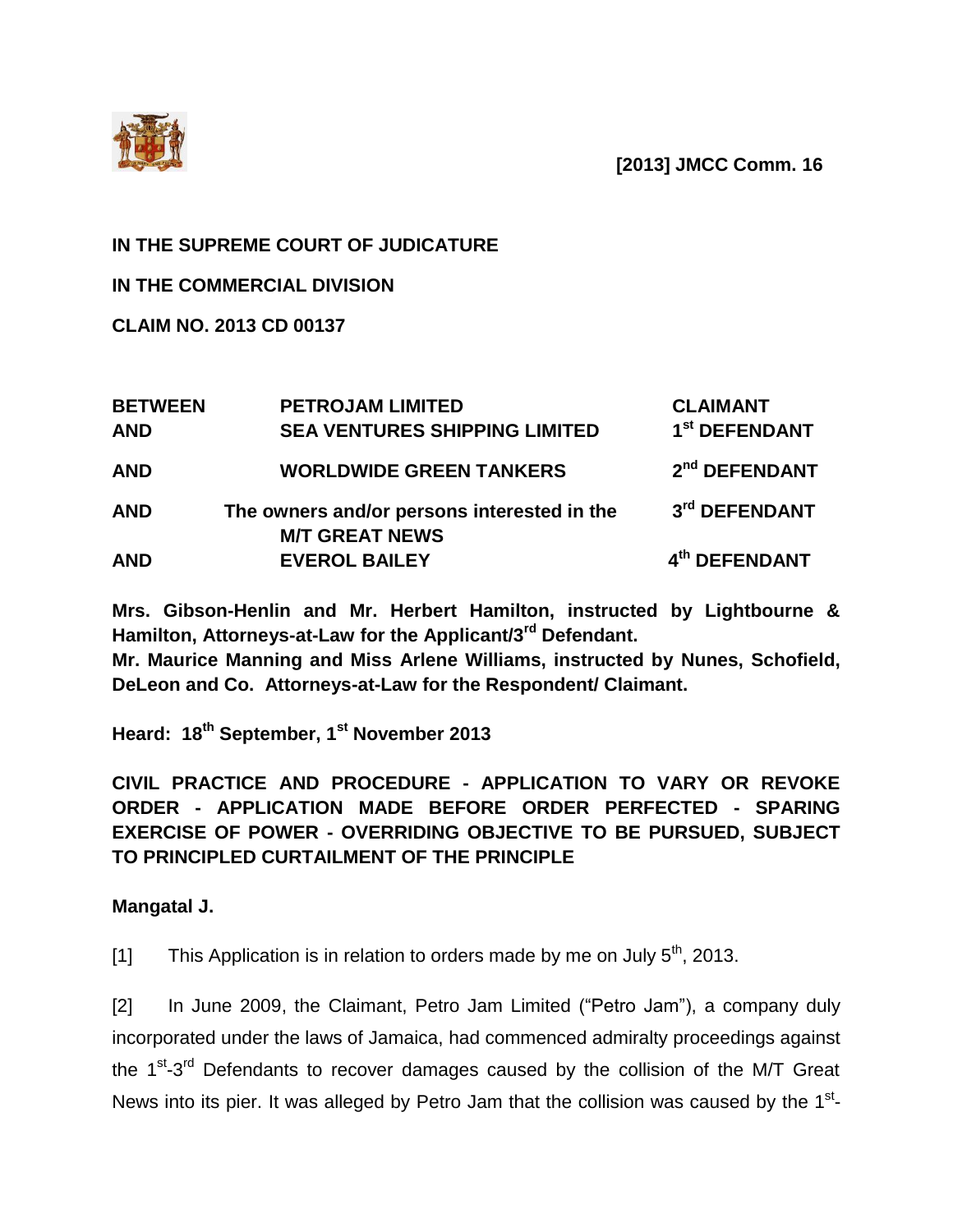3<sup>rd</sup> Defendants, who negligently caused the vessel to collide into Petro Jam's pier and that this resulted in extensive damage being done to it. The  $3<sup>rd</sup>$  Defendant filed a Defence in response on July 16<sup>th</sup>, 2009. In June 2010, Petro Jam amended its Claim Form and Particulars of Claim to include as a party to the suit, the  $4<sup>th</sup>$  Defendant, a Marine pilot employed to the Port Authority of Jamaica and who was the one navigating the ship at the time of the collision. No amended Defence was forthcoming from the 3<sup>rd</sup> Defendant.

[3] On May 30<sup>th</sup>, 2013, Petro Jam filed an Application for Court Orders. In that application, Petro Jam was seeking among other things to have the  $3<sup>rd</sup>$  Defendant's Defence struck out as disclosing no reasonable grounds for defending the claim and that judgment be entered in its favour against the  $3<sup>rd</sup>$  Defendant with damages to be assessed. In the alternative, Petro Jam also asked for Summary Judgment to be entered against the 3<sup>rd</sup> Defendant.

[4] On the 5<sup>th</sup> July, 2013, that application was heard *inter-partes* before me. At that time, the  $3<sup>rd</sup>$  Defendant was represented by Counsel Miss Donaldson who was instructed by Lightbourne and Hamilton. Miss Donaldson was quite candid with the Court and indicated that the primary issue that her clients wished to protect was the limit of liability that was determined by the order of my brother Justice Glen Brown on June 18th 2009 and not the issue of liability in and of itself. The only other issue raised by Miss Donaldson was that Rule 15(3) (e) of the CPR 2002 specifies that Summary Judgment may not be given by the Court in Admiralty Proceedings. It was at this time that Counsel for PetroJam, Mr. Manning, withdrew that aspect of the application and indicated that solely the striking out aspect would be pursued instead. In those circumstances, I indicated that I was constrained to only examine the statements of case of the parties. Having done so, and heard submissions from Counsel on both sides, the following orders were made:

> i. That paragraphs 4 and 5 of the Third Defendant's Defence are struck out and the defence as set out in the remaining paragraphs stand.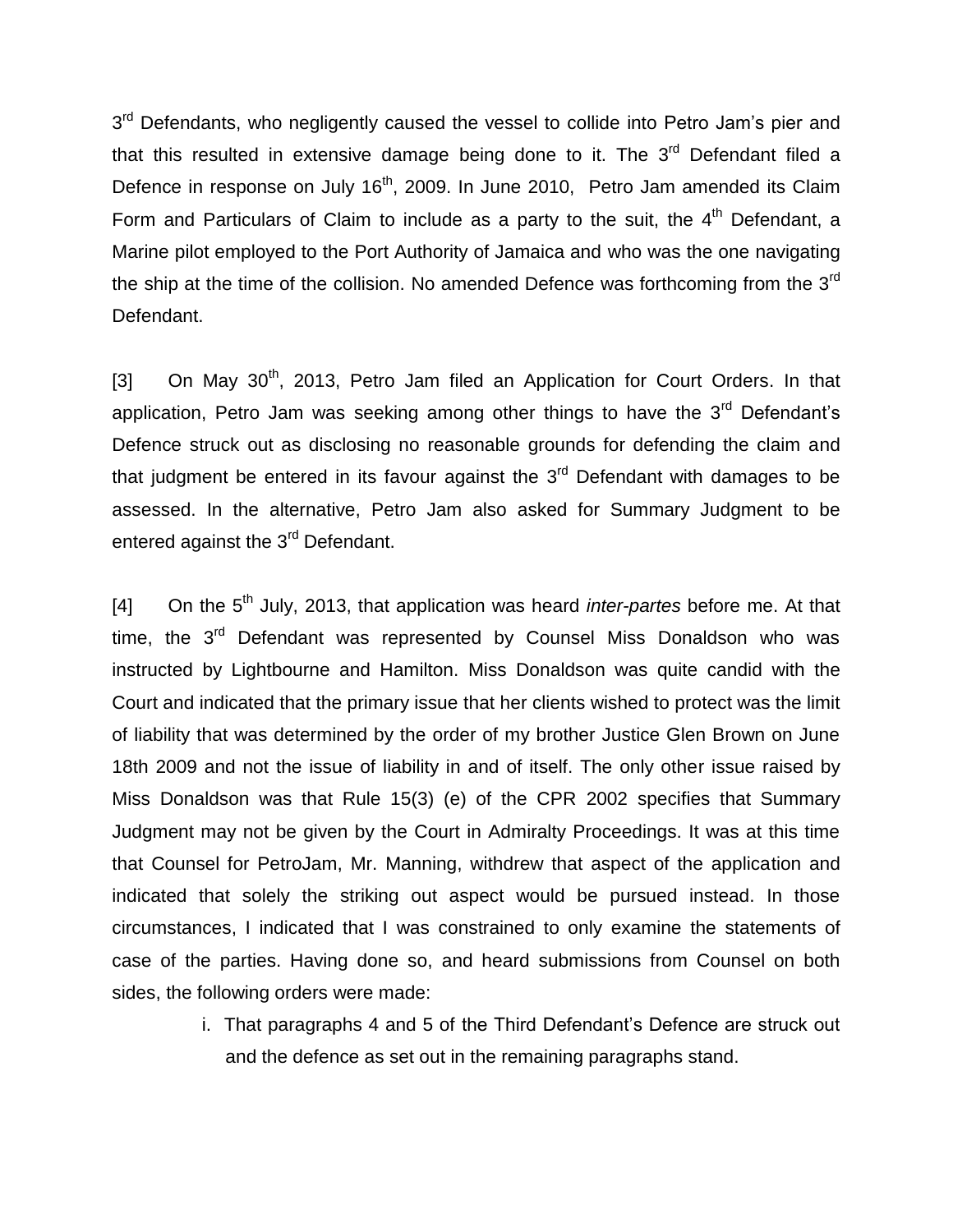ii. That judgment is entered for Petro Jam against the  $3<sup>rd</sup>$  Defendant on the issue of liability with damages to be assessed.

Subsequent to the orders being made and before the formal order was perfected; the  $3<sup>rd</sup>$  Defendant filed the instant Application for Court Orders dated July 10<sup>th</sup>, 2013.

[5] On the date when this Application came up for hearing before me, Counsel for the Applicant, Mrs. Gibson-Henlin made an application to amend the Notice of Application, so that the orders being sought were consistent with the grounds stated. The Application was opposed by Counsel for the Respondent, Mr. Manning. On hearing the respective arguments, I allowed Mrs. Gibson-Henlin's application.

[6] By way of Amended Notice of Application for Court orders, filed September 19<sup>th</sup>, 2013, the following orders are being sought by the Applicant/ $3<sup>rd</sup>$  Defendant:

- 1. That the Court varies its order to permit the 3<sup>rd</sup> Defendant to amend its Defence filed on the  $16<sup>th</sup>$  July, 2009 to respond to the Second Amended Particulars of Claim by filing and serving an amended Defence within 28 days of the date thereof.
- 2. That the order for Judgment be vacated.
- 3. Orders for case management be made accordingly.
- 4. Alternatively, an order granting permission to appeal the Judgment of the Honourable Miss Justice I. Mangatal, delivered on the 5<sup>th</sup> July 2013.
- 5. Costs of this application to be Costs in the Claim.
- 6. Stay of proceedings in the Supreme Court pending the hearing of the appeal.
- 7. Such further relief as this Honourable Court deems fit.

 $[7]$  The 3<sup>rd</sup> Defendant enumerated several grounds on which this application was being pursued, namely: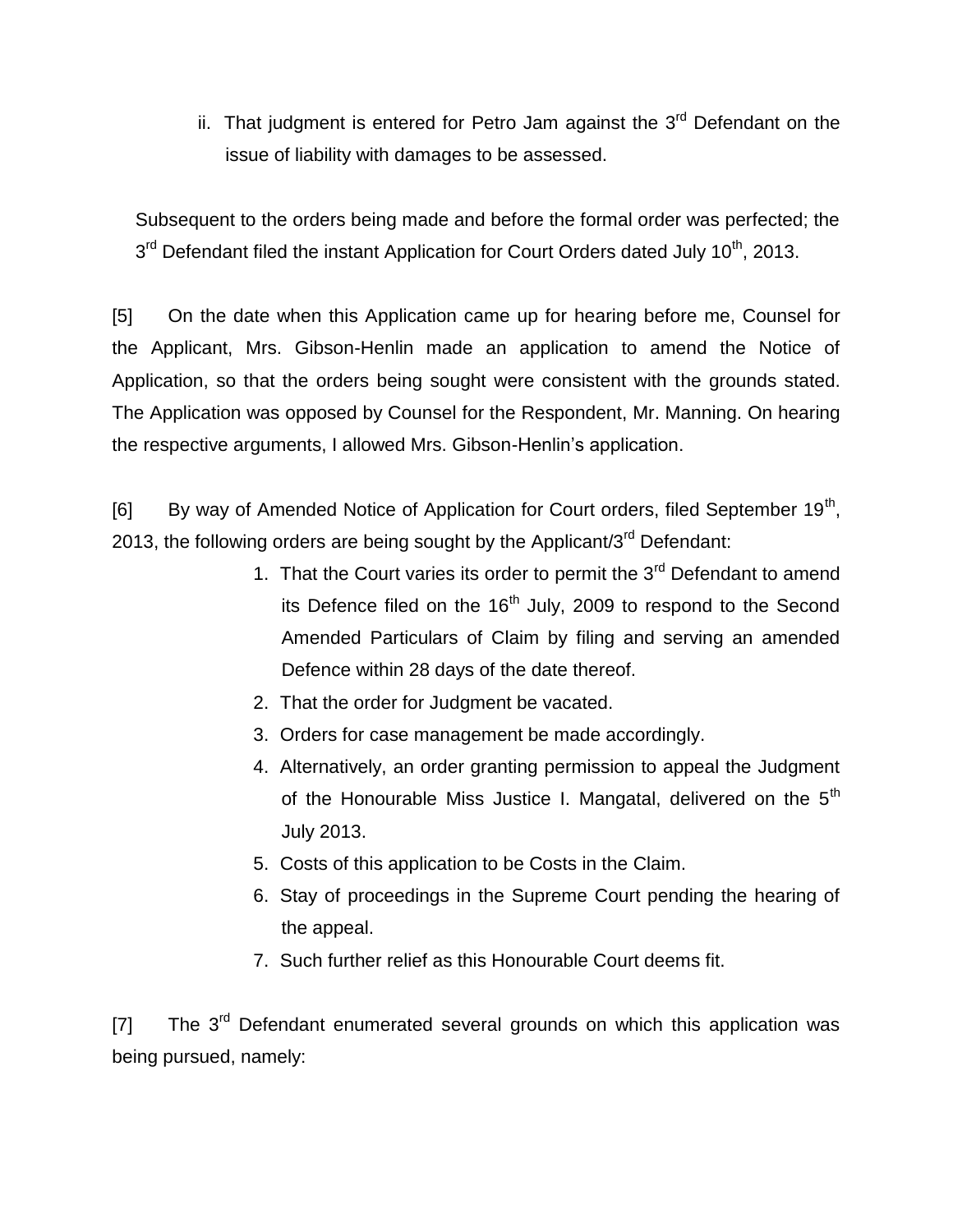- 1. The overriding objectives and the interest of justice. The noncompliance with rule 10.5 can be remedied by amendment.
- 2. A Judge can revoke his/her order at any time provided the formal order has not yet been drawn up.
- 3. The 3<sup>rd</sup> Defendant has a real defence to the Claim. It was not able to put the evidence before the Court because of the time between service of the Application and the hearing. The Application for Summary Judgment was short-served. The Respondent did not have sufficient time to put in evidence which would have demonstrated its defence. This evidence would also have remedied the alleged defects relating to any alleged reasonable grounds for defending the claim.
- 4. The Defence before the Court was not responsive to the  $2^{nd}$ Amended Particulars of Claim. There was therefore no, or no sufficient basis on which the Court should or could have made the findings it did having regard to the full terms and effect of rule 10.5, the rules that permit amendments and the overriding objectives.
- 5. In the circumstances the striking out of the Defence was too draconian a measure when compared with any prejudice caused to Petro Jam than the sanction permitted by rule 10.5 of the CPR having regard to all the circumstances of the case including the following:
	- a. Petro Jam and the Defendants were generally dilatory in prosecuting and defending the matter.
	- b. Petro Jam amended its Particulars of Claim on two occasions prior to the hearing of the Applications on the  $5<sup>th</sup>$ July 2013.
	- c. The Second Amendment was on the 1<sup>st</sup> June 2010 and served on the  $3^{rd}$  Defendant on the  $3^{rd}$  June 2010.
	- d. The 3<sup>rd</sup> Defendant became entitled by virtue of the CPR to amend its Defence once without permission prior to the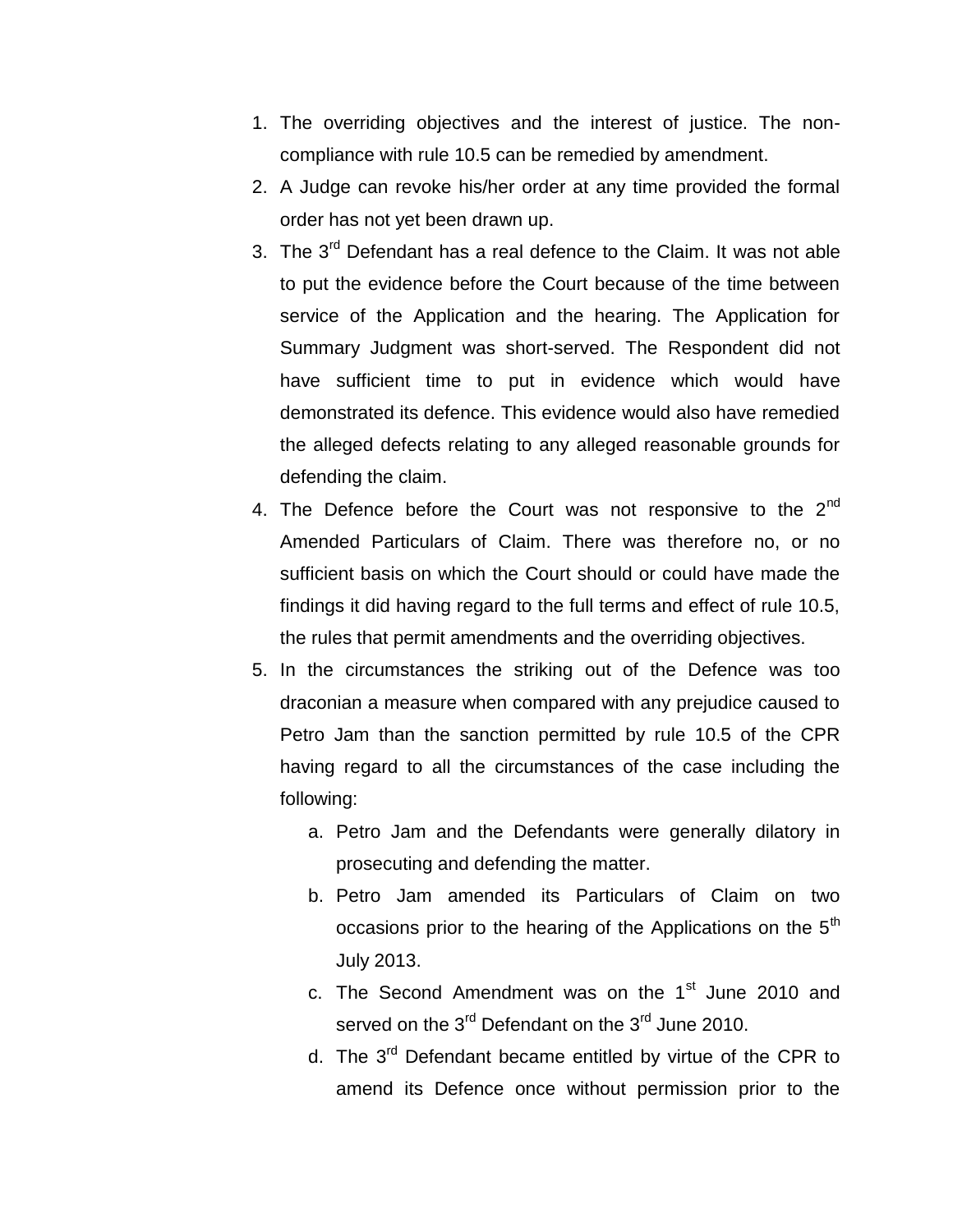Case Management Conference within twenty-eight (28) days thereof.

- e. The 3<sup>rd</sup> Defendant missed that deadline. In consideration of saving costs the 3<sup>rd</sup> Defendant was awaiting the notification of the Case Management Conference to make its amendments to the said Defence.
- 6. That had the  $3<sup>rd</sup>$  Defendant been given an opportunity to provide evidence, it would have produced a report of the Port Authority's Inquiry dated the 1<sup>st</sup> June 2009 which demonstrates that Petro Jam is aware that  $3<sup>rd</sup>$  Defendant has an arguable Defence on liability as between it and the  $4<sup>th</sup>$  Defendant. In other words, the full facts were not placed before the Court. Petro Jam participated in that inquiry and is or ought to be aware of the report and its findings. This is a material fact that was not brought to the attention of the court and is likely to have caused the Court to exercise its discretion in favour of the 3<sup>rd</sup> Defendant.
- 7. Striking out the Claim and entering judgment against the  $3<sup>rd</sup>$ Defendant deprives the  $3<sup>rd</sup>$  Defendant of the opportunity of filing an Ancillary Claim against the  $4<sup>th</sup>$  Defendant for contribution and indemnity. This is relevant in so far as the  $3<sup>rd</sup>$  and  $4<sup>th</sup>$  Defendants are sued as joint tortfeasors.
- 8. The Application was based on the Affidavit of Arlene Williams.
- 9. Counsel for the 3<sup>rd</sup> Defendant Mr. Herbert A. Hamilton was unavailable and overseas on a medical appointment. This was part of the reason that affected the ability of the firm to get instructions from its overseas clients to respond to the applications.
- 10.Permission to appeal is sought pursuant to Part 1.8 of the Court of Appeal Rules, 2002.
- 11.The Applicant has a real chance of success on the appeal.
- 12.The Claim is complicated and will require expert assessors having regard to the facts. The  $3<sup>rd</sup>$  Defendant will be deprived of an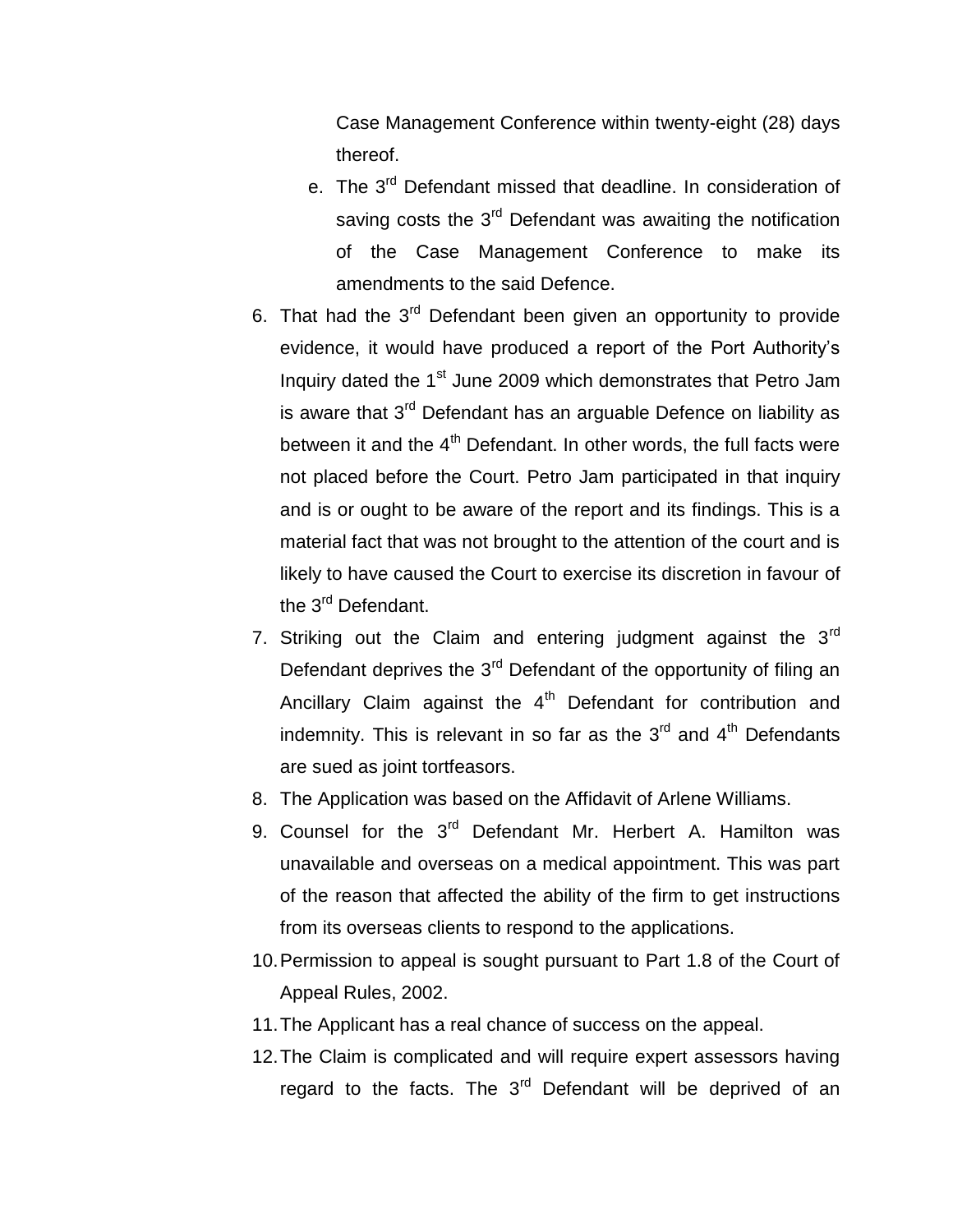opportunity of calling evidence at the assessment if it is not permitted to amend its Defence on liability and quantum in relation to Petro Jam and the 4<sup>th</sup> Defendant.

- 13.The appeal is not rendered nugatory.
- 14.The interest of justice favours the grant of permission

# **3 rd Defendant's Submissions**

[8] The  $3^{rd}$  Defendant in their written submissions filed September 16<sup>th</sup>, 2013 submitted that a judge has the power to amend his or her ruling at any time before it is perfected, if it is in the interest of justice to do so. It was argued on behalf of the 3<sup>rd</sup> Defendant that the basis of this power is found in Part 26.1(7) of the CPR. It was further argued that even though Part 26.1(7) of the CPR does not prescribe how this power should be exercised, the case of *Stewart v Engel [2000] 1 WLR 2268, CA* provides useful guidance as to considerations to be applied in the exercise of this discretion.

[9] The  $3<sup>rd</sup>$  Defendant sought to offer several reasons as to why the Court should vary its order. It was their submission that certain facts were omitted or otherwise not brought to my attention at the time when the Respondent's earlier application was being heard. The 3<sup>rd</sup> Defendant claims that such facts would have been material in the exercise of my discretion. At paragraph 21 of the 3<sup>rd</sup> Defendant's written submissions, the following were the matters raised, which it contends ought to have been brought to my attention:

- a. The delay in prosecuting the Claim by both sides.
- b. The only defence on file was not responsive to Petro Jam's Second Amended Particulars of Claim.
- c. The Defence was filed on the  $16<sup>th</sup>$  July 2009.
- d. During the period of delay, Petro Jam and 3<sup>rd</sup> Defendant were parties to an inquiry into the accident that is the subject matter of the Claim. This was in accordance with Section 23 of the Pilotage Act.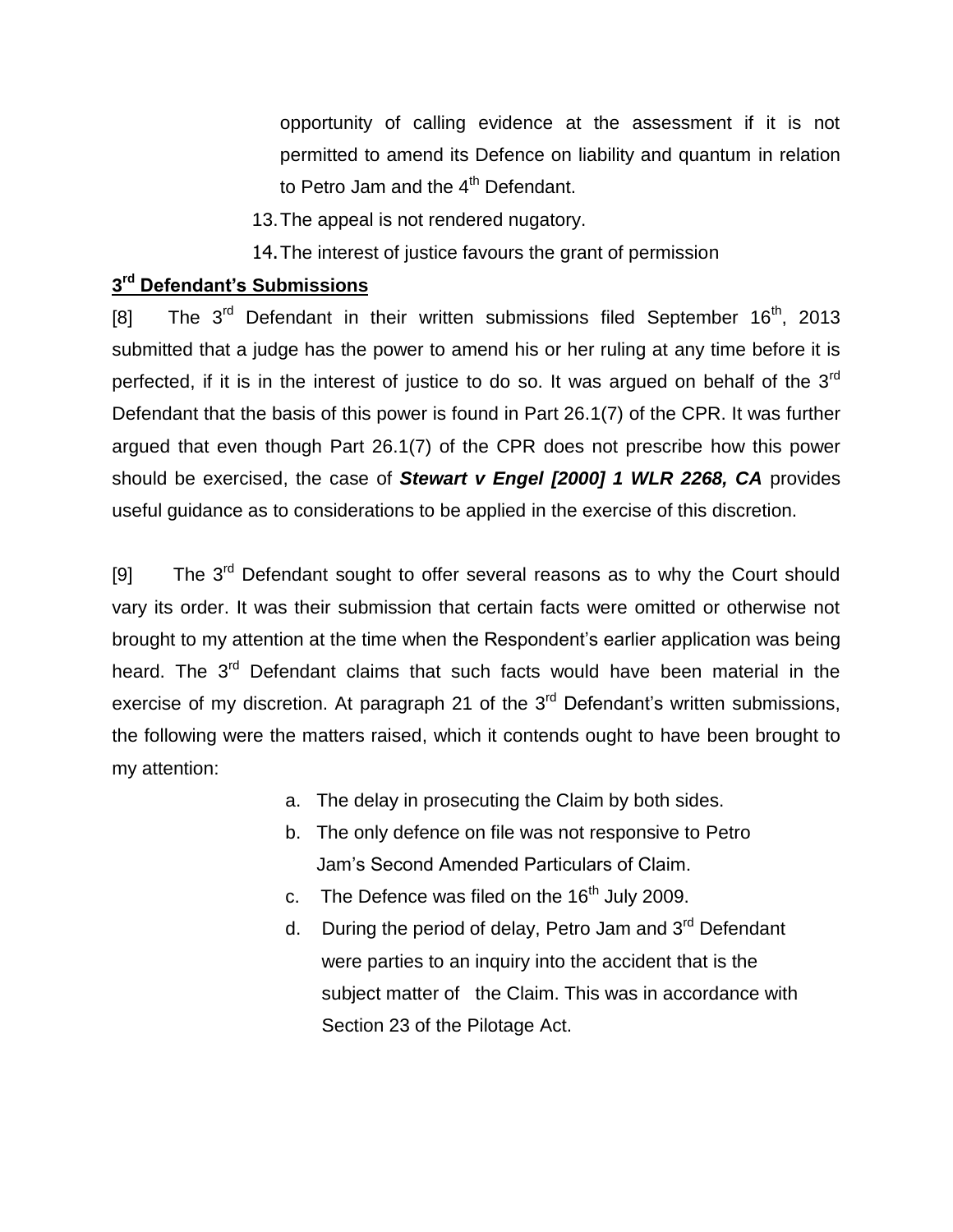- e. This inquiry produced a report on the 1<sup>st</sup> June 2009 which included certain findings in relation to the position of liability as between the  $3^{rd}$  and  $4^{th}$  Defendant.
	- f. Petro Jam amended its Particulars of Claim and filed the Second Amended Particulars of Claim on the 1<sup>st</sup> of June 2010, to add the  $4<sup>th</sup>$  Defendant.
	- g. The Defendant failed to amend within the time specified in the rules to amend its Defence. It may do so once without permission within this specified period.
	- h. The answers in the Defence are not aligned to the averments in the Second Amended Particulars of Claim served on the Defendants on the  $3<sup>rd</sup>$  June 2010 which was amended to include the  $4<sup>th</sup>$  Defendant and liability under the Pilotage Act.

 $[10]$  The 3<sup>rd</sup> Defendant further submitted that there is no prejudice or inconvenience to be suffered by Petro Jam if the Court were to vary or revoke its order and grant the amendment. The 3<sup>rd</sup> Defendant's position was that since this is an interlocutory matter, and no case management conference having been held or a date set for such conference, there would be no prejudice to Petro Jam if the application was to be granted. Accordingly, as this is an application to amend, it was argued that this Court should be guided by previous authorities which have acknowledged that parties are to be given every opportunity to amend or it is desirable that amendments be permitted so that matters in issue can be fully litigated and placed before the court.

#### **Petro Jam's Submission**

[11] Counsel for Petro Jam, Mr. Manning agreed in their written submissions that by virtue of Rule 26. 1(7) of the CPR, I have the power to vary or revoke my order at any time before it is perfected if it is in the interest of justice to do so. They too also relied on the *Engel* decision for this proposition. However, Petro Jam seems to differ on the approach that I should adopt in deciding whether to exercise this jurisdiction or power. It was submitted by Mr. Manning that any exercise of my power pursuant to the rule can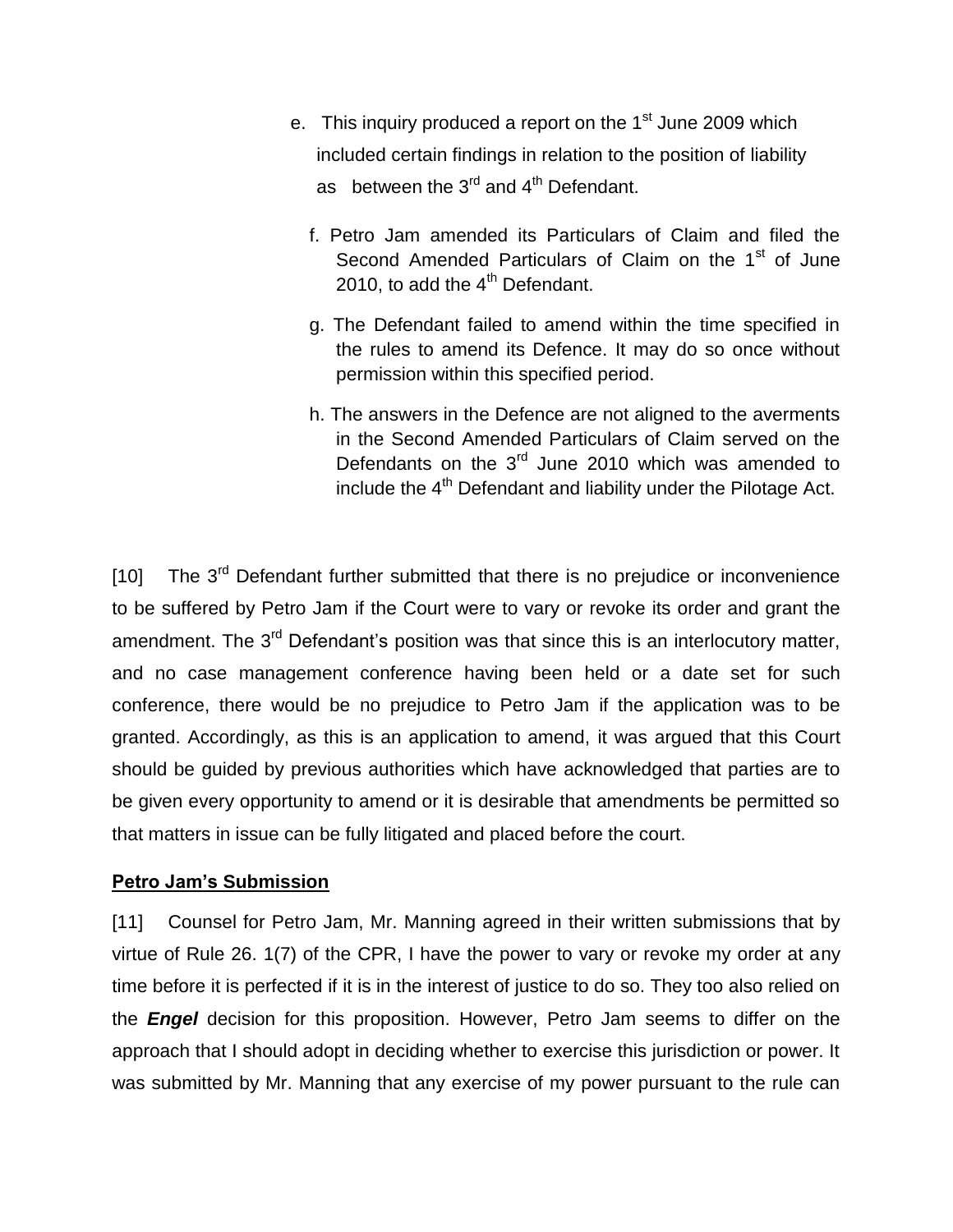only be done in very limited or restricted circumstances. These circumstances he submitted include: i) where there had been a material change of circumstances since the order was made ii) where a manifest mistake was made on the part of the judge in the formulation of the order iii) where at the time the judge was making the earlier order, he/she was misled in some way as to the correct factual position before him or her whether innocently or otherwise misstated.

[12] Mr. Manning rejected the  $3<sup>rd</sup>$  Defendant's assertion that there were facts material to the issue that were not brought to my attention at the time the application to strike out was being made. It was argued that as it relates to the issue of the Inquiry Report of the Port Authority, that is a fact that was available, known or ought to have been known to the Applicant at the earlier hearing or time of the original order. Consequently, following the recent decision of *Tibbles v SIG plc [2012] 1 WLR 2591 (CA),* that position would point in the direction of refusing the application. On the other matters put forward as not being disclosed, it was argued on behalf of Petro Jam that those matters would have been matters that were evident on the pleadings before me at the time the original order was made. Consequently, the 3<sup>rd</sup> Defendant has not demonstrated a material change of circumstance since the making of the order that would justify there being an appropriate revisit of the order originally made.

[13] The contention continued that in the interest of justice, the order made by me should not be revisited. It was argued that Rule 26.1(7) was not created to enable an Applicant who was properly served with process and who was in attendance at the hearing of an application, but who through their own error or ill preparation did not raise certain issues, to have a second opportunity to reargue the application or present new evidence. Further, that Rule 26.1(7) was not tantamount to an appeal and the  $3<sup>rd</sup>$ Defendant should not be allowed to reargue the application or appeal the order through the back door via the application now before the Court.

[14] In addition, having regard to Section 29 of the Pilotage Act, allowing the  $3<sup>rd</sup>$ Defendant to amend its defence to blame the  $4<sup>th</sup>$  Defendant for the collision would not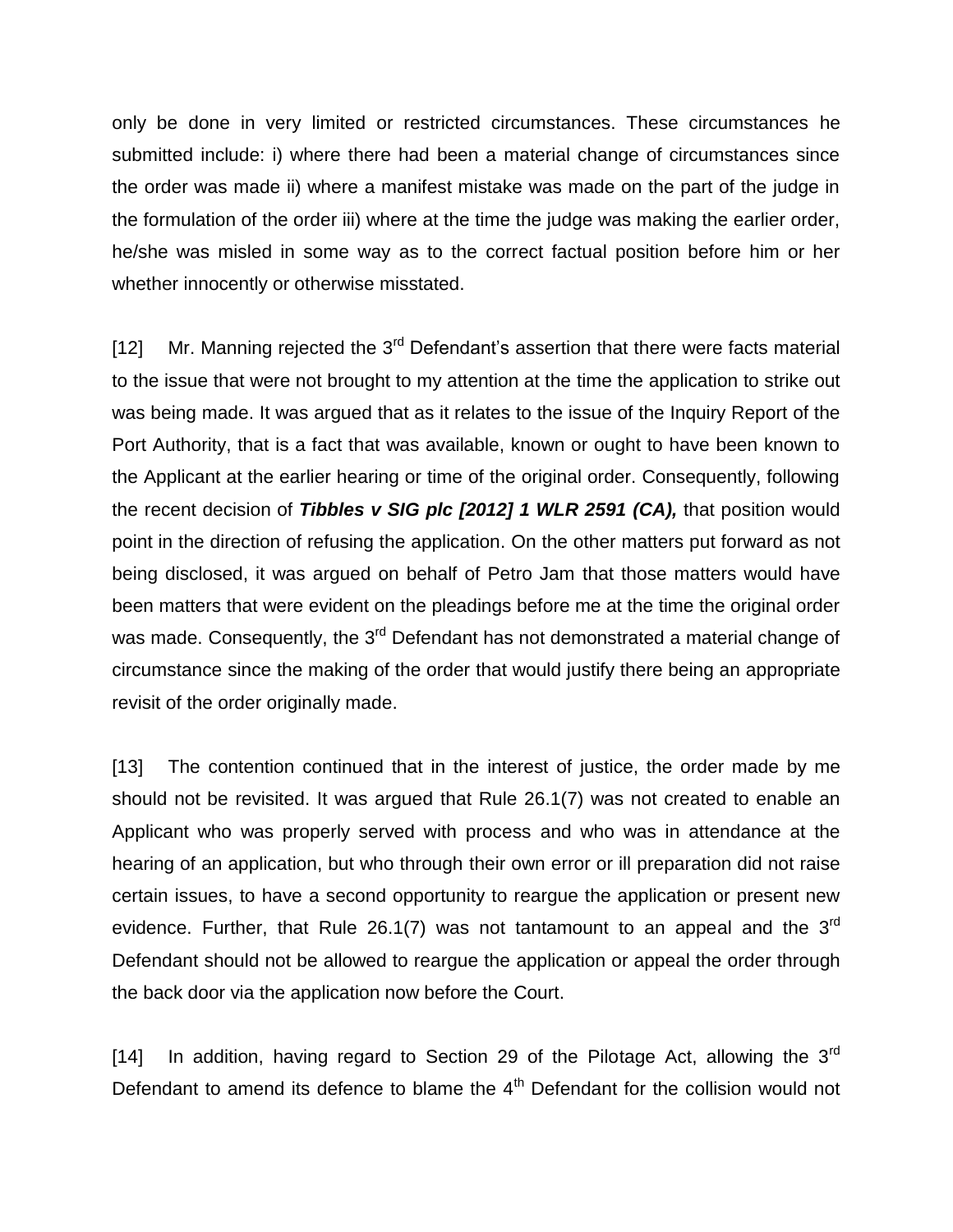take the 3rd Defendant's case any further on the issue of liability. The Court would therefore be acting in vain.

[15] Petro Jam closed with the submission that in all the circumstances of the case, the Court should not vary the order to permit the amendment to the Defence, as the  $3<sup>rd</sup>$ Defendant has not provided a proper basis for doing so.

## **Resolution of the Issues**

- [16] The following are the issues which must be resolved:
	- a) Whether, having made an order on July  $5<sup>th</sup>$ , 2013 to have portions of the 3<sup>rd</sup> Defendant's defence struck out, the order not yet being perfected, does the court have power to revisit that order to have it varied or revoked to facilitate the 3<sup>rd</sup> Defendant amending its defence?
	- b) If the court has such power, what are the principles that govern any exercise of the power or discretion to vary or revoke an order or judgment of the Court?
	- c) Has the  $3^{rd}$  Defendant established any basis on which I can exercise that power?
	- d) In the alternative, has the  $3<sup>rd</sup>$  Defendant demonstrated that permission should be granted to appeal the order made July  $5<sup>th</sup>$ , 2013?

## **Jurisdiction to vary or Revoke Order before order has been perfected**

[17] Rule 42.8 of the Civil Procedure Rules ("CPR") states:

# **"A judgment or order takes effect from the day it is given or made unless the Court specifies that it is to take effect on a different date."**

Notwithstanding this, Rule 26. 1(7) provides that:

## **"A Power of the Court under these rules to make an order includes a power to vary or revoke that order."**

Whilst a judgment or order of the Court is to have immediate effect, unless otherwise stated by the Court, the Civil Procedure Rules have given the Court express power to vary or revoke such orders or judgment. The rule is not specific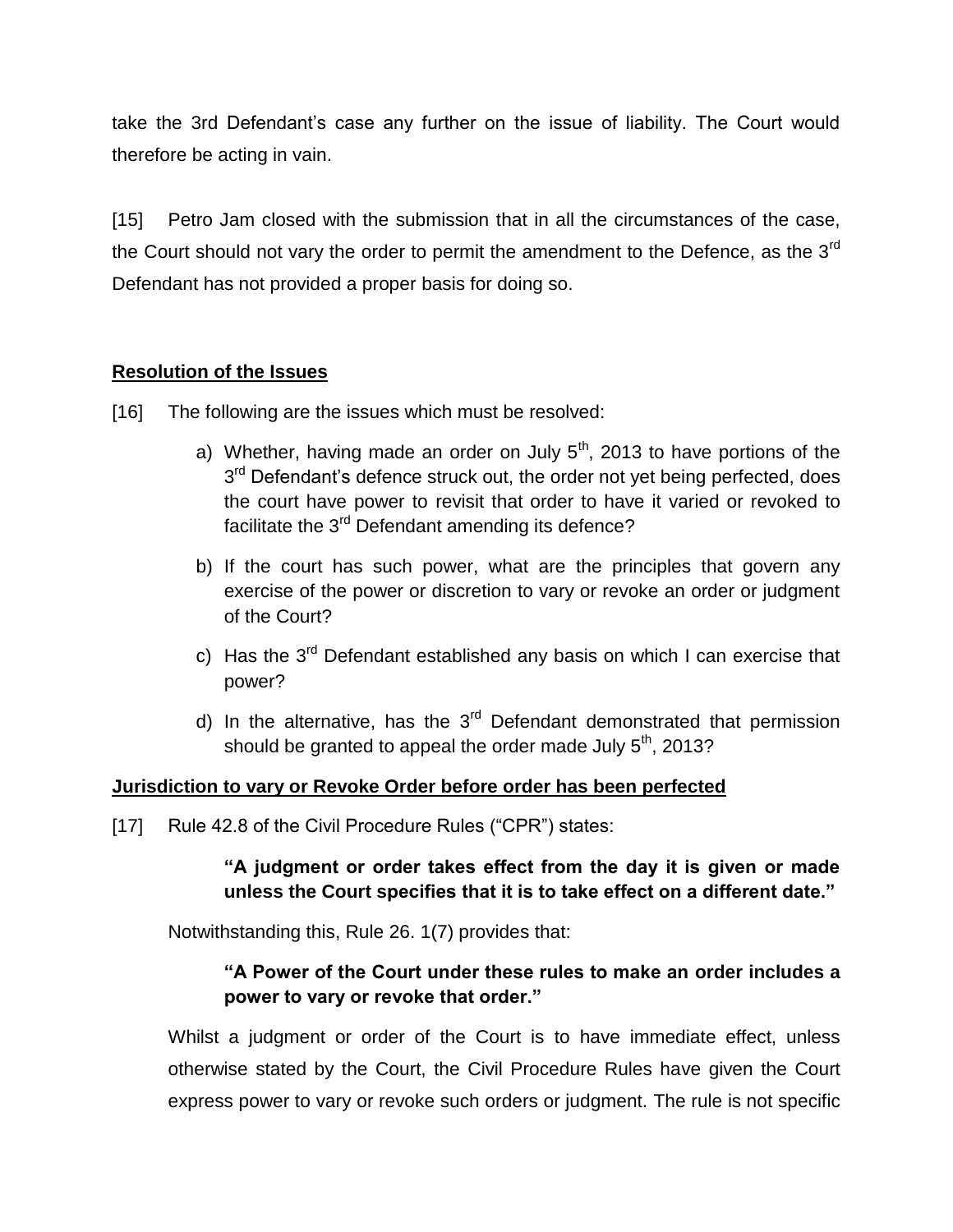as to when or the circumstances in which the power can be invoked. As the rule does not have a temporal element to it, it would seem that a Court could revisit its order or judgment, with a view to revoking or varying it, between the time it was handed down and the date which it was sealed or otherwise perfected. This contrasts with the Court's general power to correct a clerical mistake or accidental slip or omission at any time (Rule 42.10 CPR).

[18] In the English Court of Appeal decision of *Stewart v Engel [2000] 1 WLR 2268 (CA*), the plaintiff in that case had made an application to amend her statement of case, prior to the sealing of an order made by the Judge. Her application was made pursuant to Rule 3.1(7) of the English Civil Procedure Rules which is worded similarly to our Rule 26.1(7). The Court was of the view that the English Rules did permit the Court to revisit an original order before it was perfected. In addition to the reason stated earlier, Sir Christopher Slade indicated that prior to the introduction of the English Civil Procedure Rules, the Court did have jurisdiction to revisit its order prior to it being drawn up or perfected. He expressed the view that on reading Rule 3.1(7), that position has not been altered in any way and the Court does continue to possess that power. In my view, it is therefore clear that I do have the power to consider this application.

#### **Sparing exercise of the power**

[19] An Order or Judgment made by a Judge should usually follow after very careful and thoughtful consideration of the facts and law. Nevertheless, Rule 26.1(7) affords recognition that the Court is not rigid in its decision- making process and there may be occasions where justice would require the revocation of an order. However, Baroness Hale delivering the opinion of the Supreme Court of England in the recent decision of *In Re L and another (Children) Preliminary Finding: Power to Reverse) 2013 1 WLR 634* has warned against what she described as 'Judicial Tergiversation" as the power is meant to be reserved for genuine cases where the circumstances warrant its exercise. It is for this reason, that the power to revoke or vary one's order should be cautiously and sparingly exercised, whether it be on the volition of the judge or on the invitation of a party to the suit.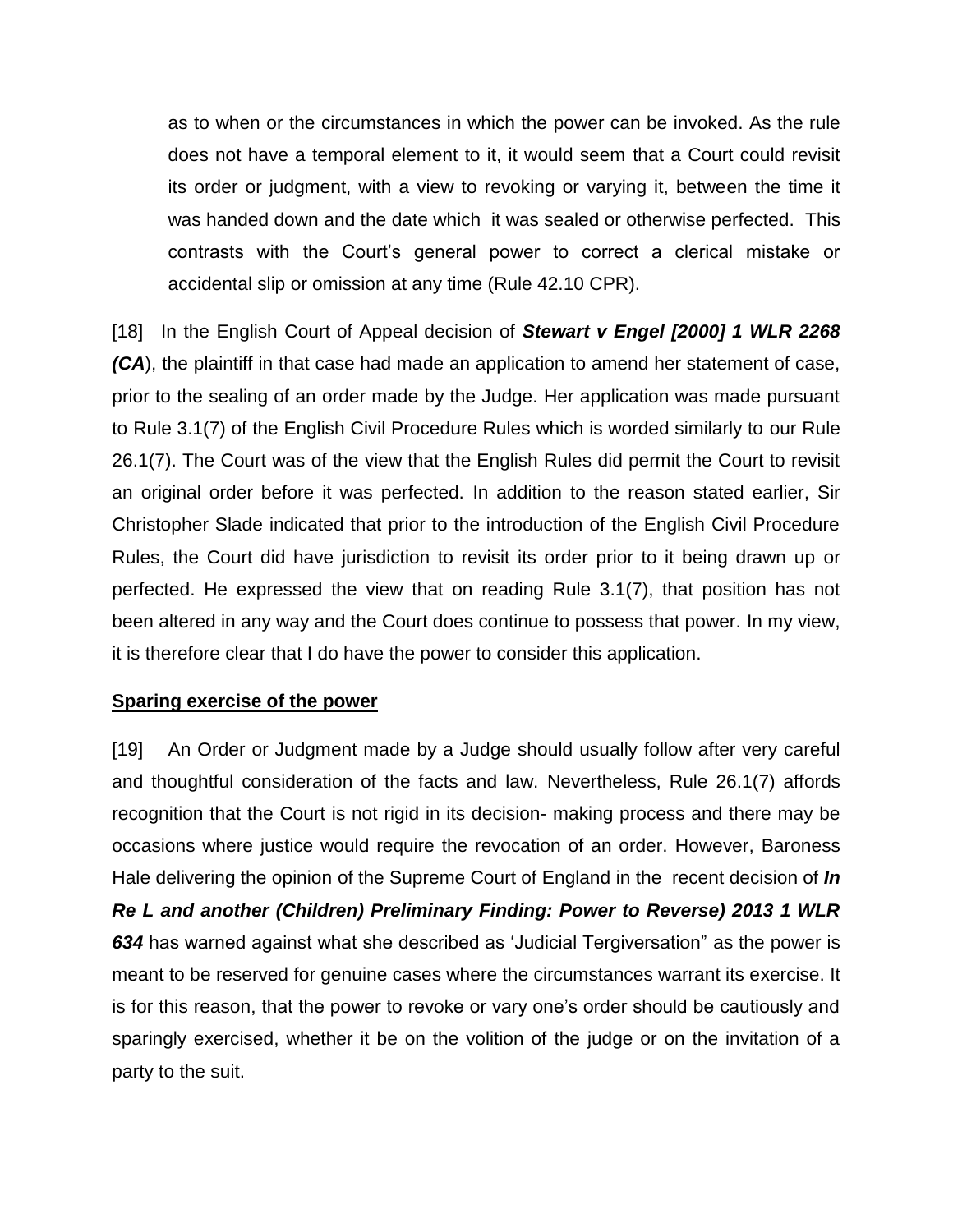#### **Principles to be applied in deciding whether to vary or revoke an order**

[20] Petro Jam in their written submission had argued that the discretionary power under Rule 26.1(7) should be exercised only in very limited or restricted circumstances and that there must be some compelling reason to do so. Support for what can be described as a very stringent test can be derived from the *Engel* decision and several other decisions decided subsequently to that case and which were cited by the Respondent. In the *Tibbles* decision, Rix LJ at paragraph 39 (i) and (vii) of his judgment provides some insight as to why this stringent test was applied. He stated:

> 39. (i**) "The rule is apparently broad and unfettered, but considerations of finality, the undesirability of allowing litigants to have two bites at the cherry and the need to avoid undermining the concept of an appeal, all push towards a principled curtailment of an otherwise apparently open discretion."**

He continued:

39. (viii) **"The cases considered above suggest that the successful invocation of the Rule is rare. Exception is a dangerous and sometimes misleading word, however, such is the interest of justice in the finality of a Court's orders that it ought normally to take something out of the ordinary to lead to variation or revocation of an order, especially in the absence of a change of circumstances in an interlocutory situation."**

[21] In the *Engel* case however, Clarke L.J. who dissented, disagreed with the approach taken by the majority in addressing this issue. It was the opinion of Clarke L.J. that the starting point in the analysis is not whether there are any exceptional circumstances, but whether the power should be exercised having regard to the overriding objective of dealing with each case justly. This he says will depend upon the particular circumstances of the case. According to Clarke L.J., whether or not there are any exceptional circumstances is but one factor to be considered when deciding whether the overriding objective favours a judge revisiting his or her order or judgment. The approach of Clarke L.J. seemed to have found favour with the Supreme Court of England, in *In Re L and another.*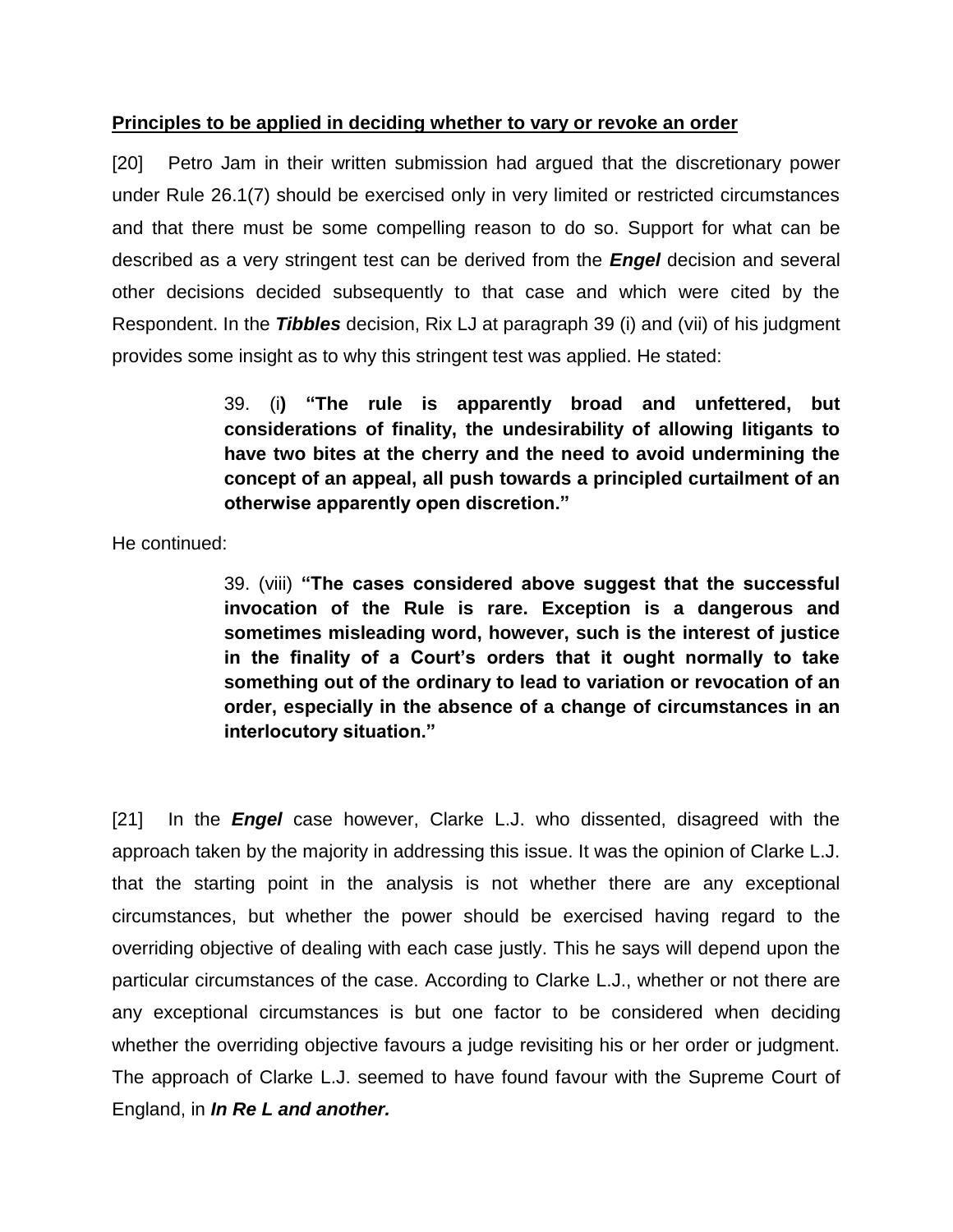[22] The exceptional or compelling circumstances test seemed to have arisen in cases pre-dating the CPR and continues to wield considerable influence. Courts have been at pains not to provide any specific definition of the circumstances that would fall to be considered under this principle. Whilst it is understandable that the integrity of an Order or Judgment of the Court must be protected, I have come to the view, particularly, on reading the judgment of the UK Supreme Court in *In Re L and another*, that it may well be that the circumstances do not necessarily have to be exceptional, but rather that there should be strong reasons for its exercise and, as Rix L.J said in *Tibbles*, a principled curtailment of the power of the Judge to revoke or vary his or her ruling. The rule must not be interpreted in a manner that creates a high mound over which it is impossible for a litigant to climb, no matter what the facts and circumstances. In instances where a Judge is call upon to vary or revoke any order made, it must be remembered that the Court in exercising this power has to temper its duty with its inherent power to guard against any miscarriage of justice. On the other hand, the power is not to be lightly exercised.

[23] In considering whether the overriding objective favours a variation or revocation of the original order, the following are some considerations which may be helpful in the analysis. As stated by Baroness Hale, "Every case is going to depend upon its particular circumstances."

- 1. The Court could consider whether there are any compelling reasons justifying the Court revisiting its orders or judgment. In the *Engel*  decision, the decision of Neuberger J *In re Blenheim Leisure (Restaurants) L td (no.3) The Times, 9th November 1999* was cited as setting out justifiable instances of cases where the jurisdiction might justifiably be invoked. These include:
	- i. Plain mistake on the part of the court
	- ii. Failure of the parties to draw the Court's attention to a fact or point of law that was plainly relevant
	- iii. Discovery of new facts subsequent to the judgment being given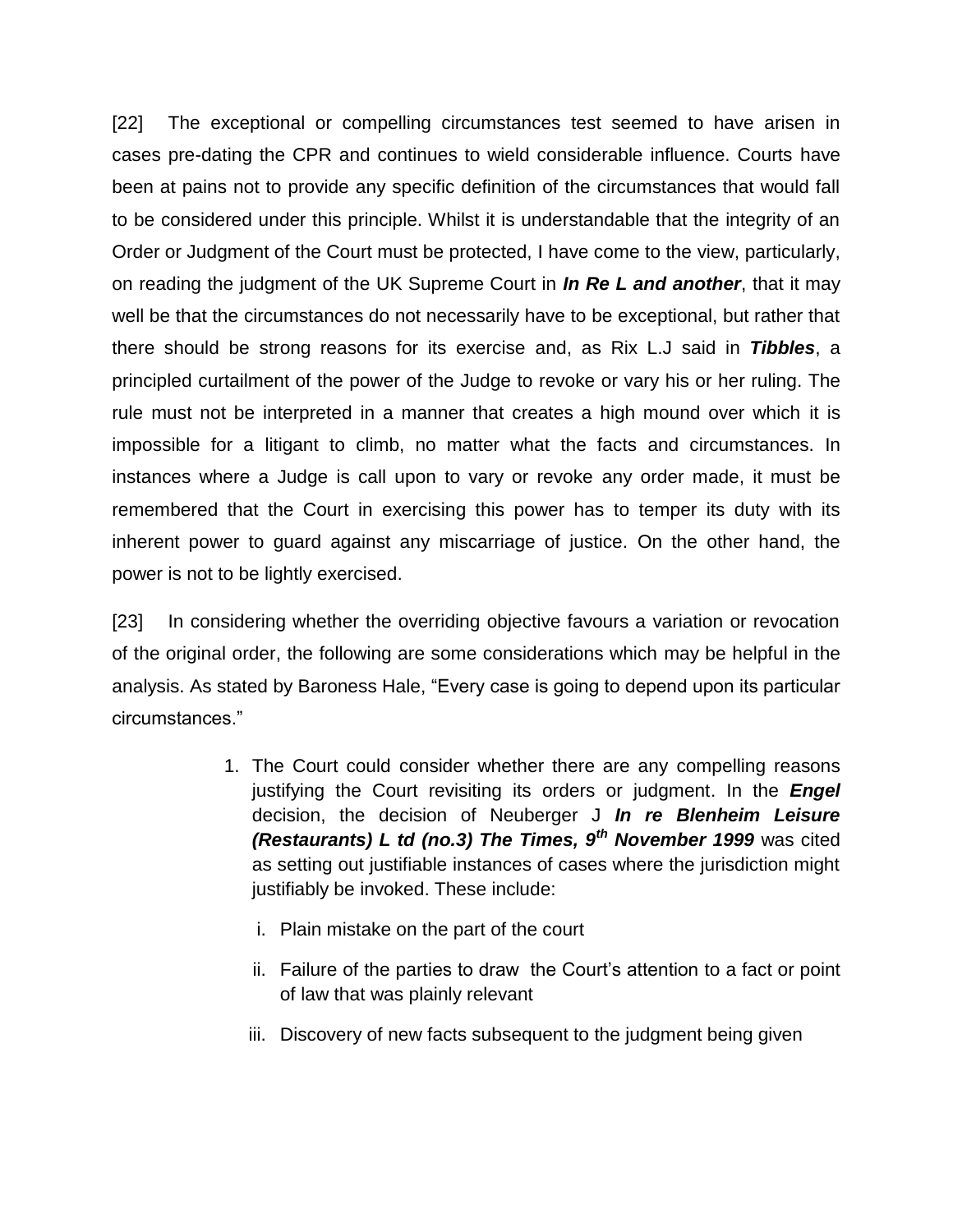- iv. If the applicant could argue that he was taken by surprise by a particular application from which the court ruled adversely to him and that he did not have a fair opportunity to consider.
- 2. In the *Stewart v Engel* case*,* it was also suggested that where the Court is being asked to revisit its order or judgment in order to allow an amendment to a statement of case, the Court should consider the timing of the application.
- 3. Both Clarke L.J. and Baroness Hale in their respective judgments indicated that the Court should also consider whether any party had acted upon the decision to their detriment in deciding whether to grant or refuse the application.
- 4. *In Re L and another*, Baroness Hale also pointed out that justice might require the revisiting of a decision, for no more reason than the judge having a carefully considered change of mind.

## **Application of the Law**

[24] As seen from the  $3<sup>rd</sup>$  Defendant's submission, one of the arguments being put forward as to why I should revisit my order rests on the issue of there being material non-disclosure at the time the application to strike out was being heard. I agree with the Counsel for Petro Jam, that save for the Inquiry Report of the Port Authority, all the other matters stated as not being disclosed would have been evident from the Court documents filed. There would not have been an active duty on any party to draw my attention to them, unless it was peculiarly relevant to any issue that I had to decide.

[25] On the other hand, the Inquiry Report, would have had to be brought to my attention, if any party intended to rely on it. From the affidavit of Herbert Hamilton, filed July 10<sup>th</sup>, 2013 filed in support of the application to vary, it seems that the parties would have been aware of this report from by at least the  $3<sup>rd</sup>$  of June 2010. This is not a situation where the 3<sup>rd</sup> Defendant was taken by ambush by Petro Jam's Application to Strike Out. As a matter of fact, at paragraph 10 of the affidavit of Herbert A. Hamilton, it was indicated that the 3<sup>rd</sup> Defendant was served with Petro Jam's Application to strike out on the 24<sup>th</sup> June, 2013. It therefore means that if the 3<sup>rd</sup> Defendant felt that the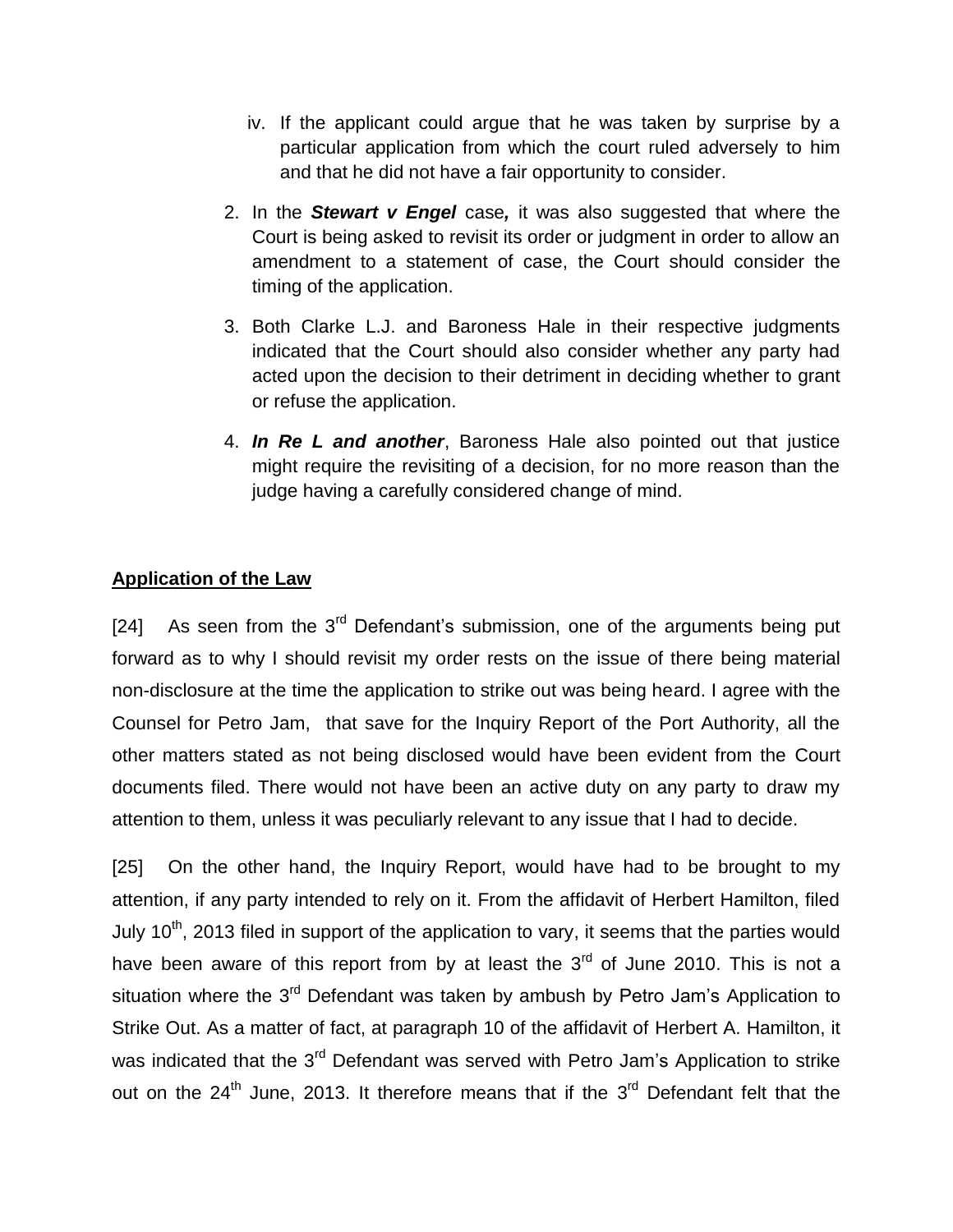Inquiry Report was essential to their response to the application to strike out, that ought to have been raised by them. This was not done.

[26] Rix L.J. in *Tibbles v SIG plc* at paragraph 39 (v), which was relied upon by Petro Jam, stated:

> "**Similarly, questions may arise as to whether the misstatement (or omission) is conscious or unconscious; and whether the facts (or arguments) were known or unknown, knowable or unknowable. These, as it seems to me, are also facts going to discretion; but where the facts or arguments are known or ought to have been known as at the time of the original order, it is unlikely that the order can be revisited and that must still be more strongly the case where the decision not to mention them is conscious or deliberate."**

[27] It is clear that Rix LJ's exposition of the law has severely weakened the thrust of the  $3<sup>rd</sup>$  Defendant's argument in respect of the non-disclosure of the Inquiry Report. As was expressed by Patten J in *Lloyds Investments (Scandinavia) Ltd v Ager-Hanssen [2003] EWHC 1740 (Ch),*

> **"Counsel now, cannot seek to re-argue that application by relying on "evidence" which would have been available to him at the time at the earlier hearing, but which for whatever reason, he or his legal representation chose not to deploy."**

[28] In *Stewart v Engel,* the point was also made that where a party had abandoned a point before judgment was given, that party cannot wish to have the opportunity to reopen the matter, after receiving new legal advice.

[29] The Court has been strident in expressing the view that a litigant should not be allowed multiple bites of the cherry by way of an application to vary or revoke a court order. This is especially so in a case such as the present, where there was a full interpartes hearing. As was submitted by Petro Jam, Rule 26.1(7) is not a back-door method by which unsuccessful litigants can seek to re-argue their cases. Nor is it an invitation to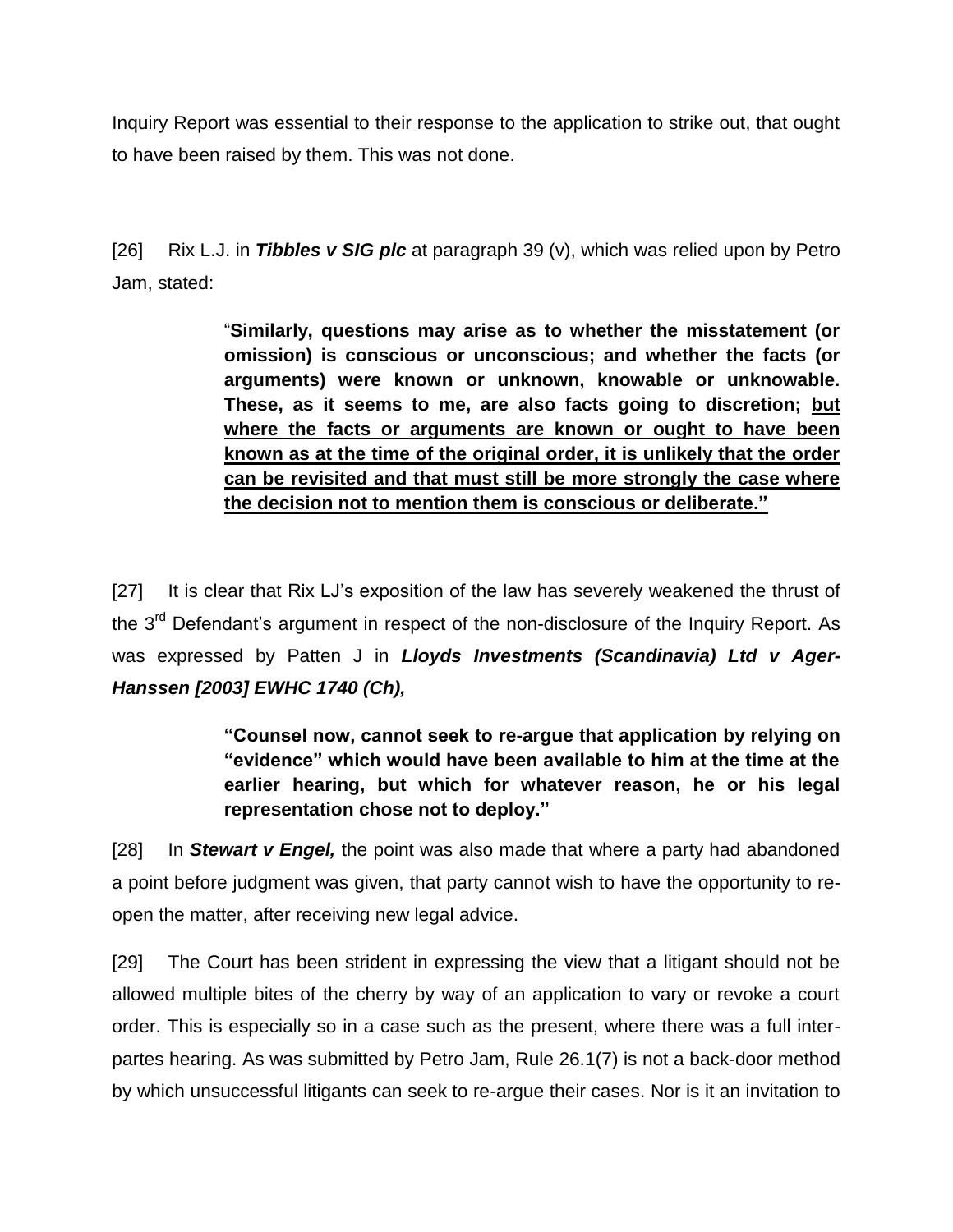review the same material to come to a different conclusion. If the Court were to do this, it would be adopting an appellate role in reviewing its own orders, a jurisdiction which it does not have.

[30] In any event, the Inquiry Report would not have assisted the  $3<sup>rd</sup>$  Defendant in proving that it had a reasonable prospect of defending the claim. The report did not come to any findings that would join the issue of liability between the Claimant and the 3<sup>rd</sup> Defendant. Section 29 of the Pilotage Act reads:

# *The owner or master of a ship navigating in any Pilotage area shall be answerable for any loss or damage caused by the ship or by any fault of the navigation of the ship in the same manner as he would if navigation in a non-Pilotage area in Jamaican territorial waters.*

It imposes liability on the owner or master of a vessel under compulsory Pilotage for damage caused by the Vessel or by the fault of the navigation in the same way the owner would be liable if navigation is taking place in a non-Pilotage area. The Inquiry Report had found that both the  $4<sup>th</sup>$  Defendant and the Captain were to be held responsible for the collision. It would therefore seem that on the question of liability, the Report would not have aided the  $3<sup>rd</sup>$  Defendant as the circumstances would have fallen squarely within the ambit of the statute. At the time the Application to strike out was being heard, Counsel for both sides observed that the real issue in the case surrounds the quantum of damages. If the Inquiry Report had featured at all then indeed, that would have further supported those observations. It is for the reason that quantum of damages is the live issue between Petro Jam and the  $3<sup>rd</sup>$  Defendant why I did not strike out the portions of the Defence relating to quantum.

## **Timing of the application to amend defence as to liability**

[31] Another factor which weighs heavily against the Applicant is the fact that the application for permission to amend the Defence in relation to the question of liability is being made at a time, when I had already made a ruling on an interlocutory application to strike out. In *Stewart v Engel*, both the majority and the dissenting opinion agreed that the timing of such an application in these circumstances is an important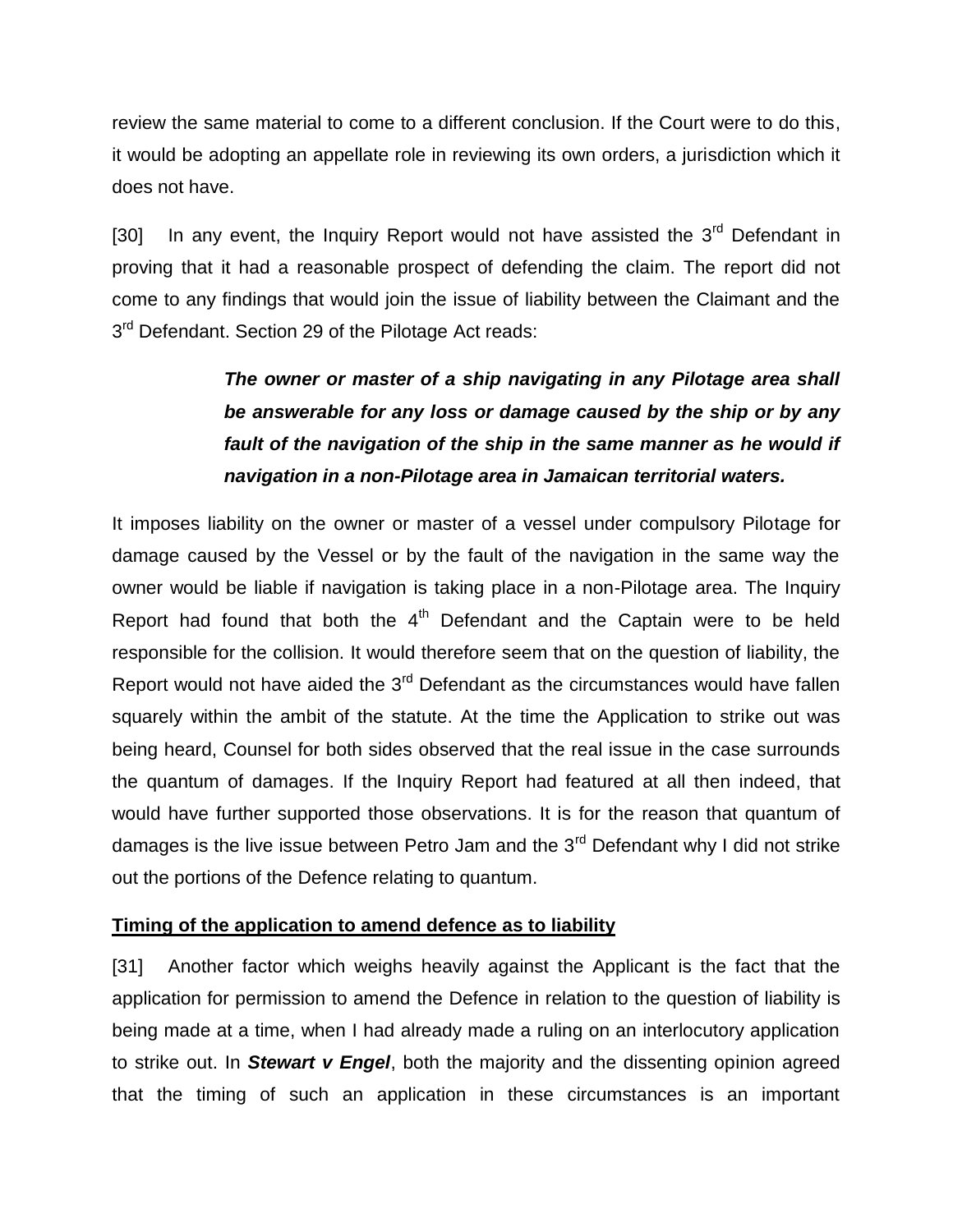consideration in determining whether to vary or revoke one's judgment or order. At page 2275 of the Law Report in which the decision was carried, in response to a submission by Counsel that it makes no material difference as to when the application to amend is made, Sir Christopher Slade said this:

> **"I cannot agree with the submission, which overlooks the fundamental difference in the principles applicable in a case where the argument before a judge is still open and continuing and a case where he has actually delivered judgment. In a case where the application to amend is made before delivery of judgment, the Court has a wide discretion to permit amendment in the interest of justice and even at a late stage will be disposed to exercise that discretion in favour of the applicant, subject to an appropriate order for costs, if it considers that this is necessary to dispose of all the true issues arising between the parties. If the application is made after judgment, however, the situation is quite different….."**

[32] In relation to an application to amend a statement of case after the delivery of judgment in an interlocutory manner, Roch L.J in the same decision stated:

> **"…Such an application must be subject to a more stringent test than would an application for leave to amend made during the hearing of the defendant's application and prior to judgment being given. The question is how that greater stringency is to be expressed? It is clearly not satisfactory for the plaintiff to be allowed to wait to see the outcome of the defendant's application and then, if the judge decides in the defendant's favour to apply for an amendment. There must be some satisfactory reason for the failure to apply for the amendment at the proper time. The proper time is either before the defendant's application is heard or during the hearing of the application.**

[33] Rule 20.3(1) of the CPR provides that where a party is served with an Amended Claim form and Particulars of claim, they are allowed to amend their Defence once, without the permission of the Court within 28 days of being served with the Amended documents. After that time, they would have needed the permission of the Court to do so. The 3<sup>rd</sup> Defendant was served with the Amended documents on the 3<sup>rd</sup> June 2010.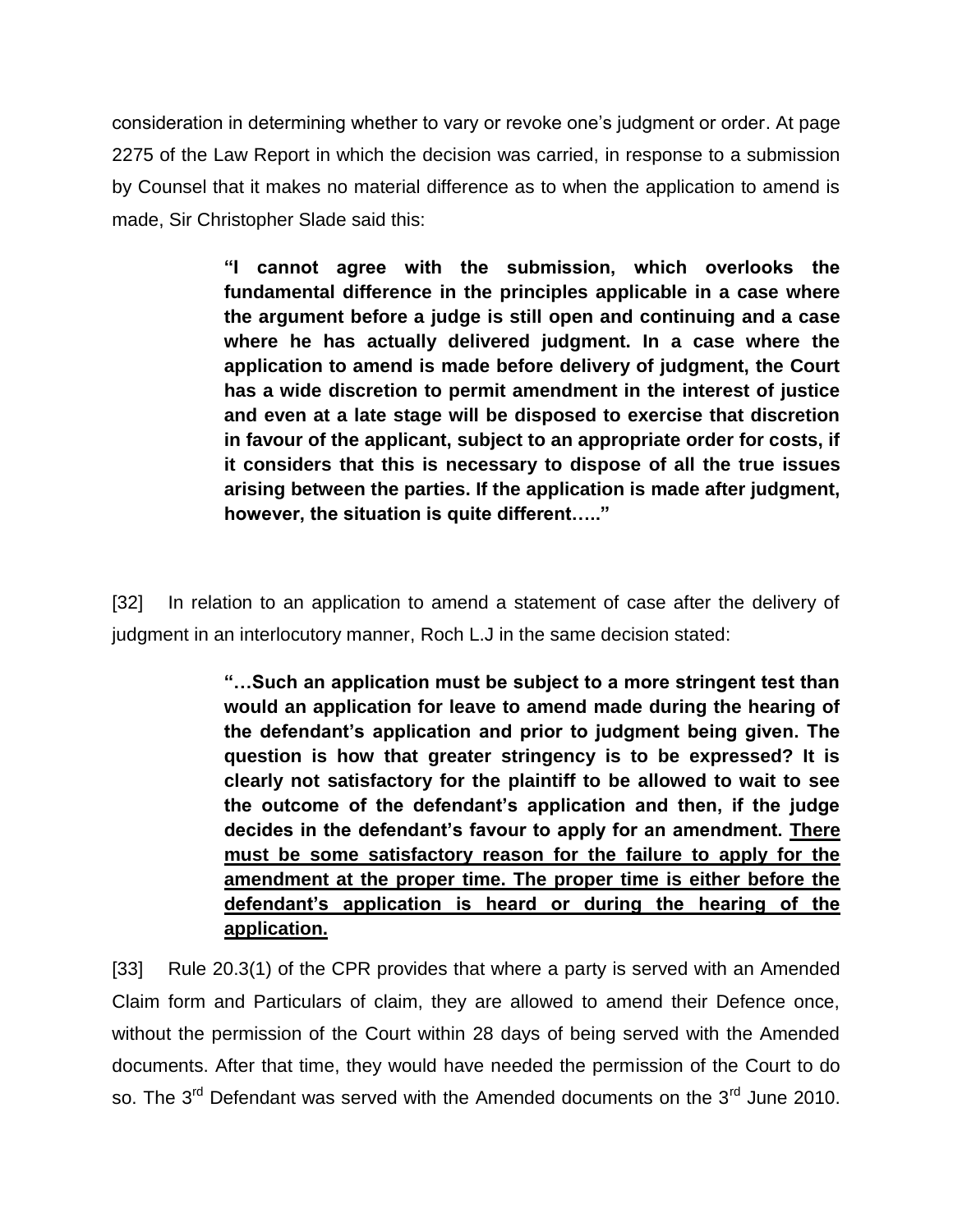In the Affidavit of Herbert Hamilton, filed July  $10<sup>th</sup>$ , 2013, at paragraph 10, Mr. Hamilton indicated that he asked Mrs. Donaldson to handle the matter on his behalf. He states further that he asked her to indicate to the Court that the firm was unable to obtain instructions on such short notice from his clients who were overseas to present the required evidence. It would appear that Mr. Hamilton was intimating here that Counsel was to move the Court for an adjournment of the matter. However, there was no such application by Mrs. Donaldson on the day when the matter came up for consideration.

[34] From the time the application was served until, July  $5<sup>th</sup>$  2013, when the matter came up before me, there was no attempt by the  $3<sup>rd</sup>$  Defendant to make any application for permission to amend. At paragraph 10 of the further affidavit of Herbert Hamilton, filed July 17<sup>th</sup>, 2013, he indicated that the reason why no application for permission to amend was forthcoming, until now, was because Counsel was awaiting the Case Management date to do so, as he was being mindful of saving costs and time.

[35] The litigant, through his Counsel is under a duty to properly plead its case. He must also ensure that the necessary steps are taken so as to enable his case to be properly before the Court. Rule 10.5(6) in particular of the CPR, requires that where a Defendant considers any document necessary to its defence, the defendant must identify or annex such document to the defence.

[36] The Court cannot accept the explanation given by Counsel that the reason for not applying for permission to amend in the circumstances was because he was waiting for a Case Management date to do so. Rule 20.4 (1) of the CPR states: "**An application for permission to amend a statement of case may be made at the case management conference."** The rule in my view is obviously not mandatory or such as to prevent an application being made to the Court at an earlier stage. With reference to the word "may", the rules must have contemplated situations where the exigencies of litigation may warrant an application to amend being made before a case management date being made available. An application to strike out on the ground that there is no reasonable ground for defending the claim is based upon what is pleaded in the Statements of case. On receiving Petro Jam's application to strike out, the Applicant should have been spurred into motion, specifically by filing the application to amend, if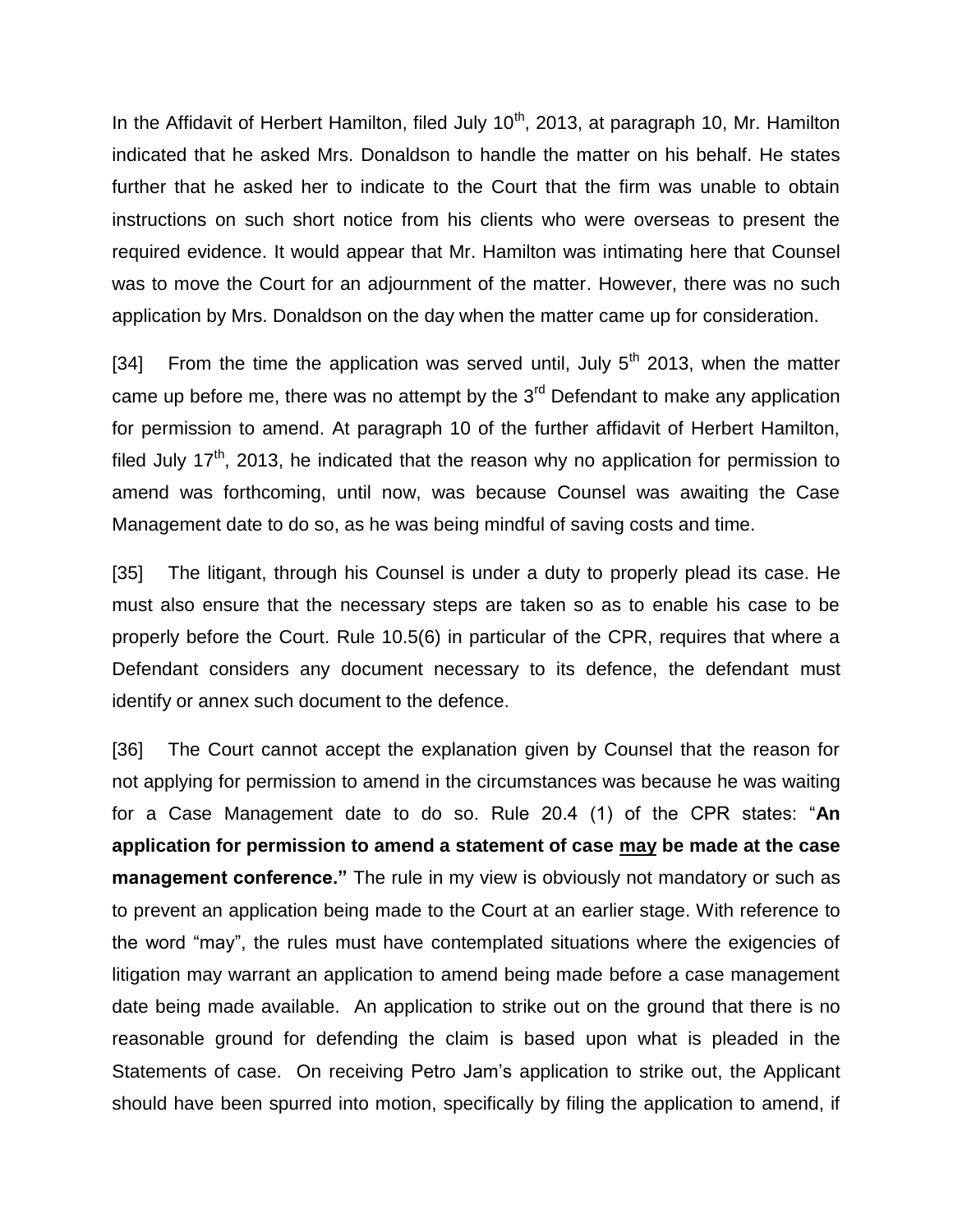they felt it would affect Petro Jam's then application. This could have been done either before Petro Jam's application was heard or at some point during the course of the application.

[37] My brother Sykes J. in **Albert Simpson v Island Resource Limited 2005 HCV 01202 of 2005, delivered 24th April 2007**, referred to the judgment of Waller J in **Worldwide Corporation Ltd v G.P.T. Ltd (Civil Division, transcript no. 1835 of 1998) delivered December 2, 1998)**, in which the learned judge said:

> "**We can no longer afford to show the same indulgence towards the negligent conduct of litigation as was perhaps possible in more leisured age. There will be cases in which justice will be better served by allowing the consequences of the lawyers to fall upon their own heads rather than by allowing an amendment at a very late stage of the proceeding."**

[38] Justice is not a one sided affair. It must be afforded to both parties. The overriding objective is meant to see that justice is done. Given its importance, no Court should apply it in a manner that will encourage litigants to honour it in breach. In my view, the Applicant had ample time to get their affairs in order. Whatever the test that is applied to the Court's power to revoke or revisit its orders, whether the wider or more narrow one, the present application does not fall within the ambits of the Court's power. This is not a case where the judge has had or is having a change of mind. Instead, it seems to be a case where Counsel leading the charge for the 3rd Defendant may now have had a change of mind or been advised differently. In short, no satisfactory reason for the failure to make the application for an amendment at the proper time has been advanced by the 3<sup>rd</sup> Defendant.

[39] The facts and Inquiry Report upon which the  $3<sup>rd</sup>$  Defendant belatedly seeks to rely were all known or available to the  $3<sup>rd</sup>$  Defendant prior to the hearing of the application to strike out on July  $5<sup>th</sup>$  2013. It is not that new facts have come to the attention of the 3<sup>rd</sup> Defendant or been discovered. Further, what was in any event being proposed too late would not have turned the issue of liability on its head. The matter has already endured a very protracted history and should not be made to linger any longer. Further, when one considers all the circumstances and borrowing the words of Roch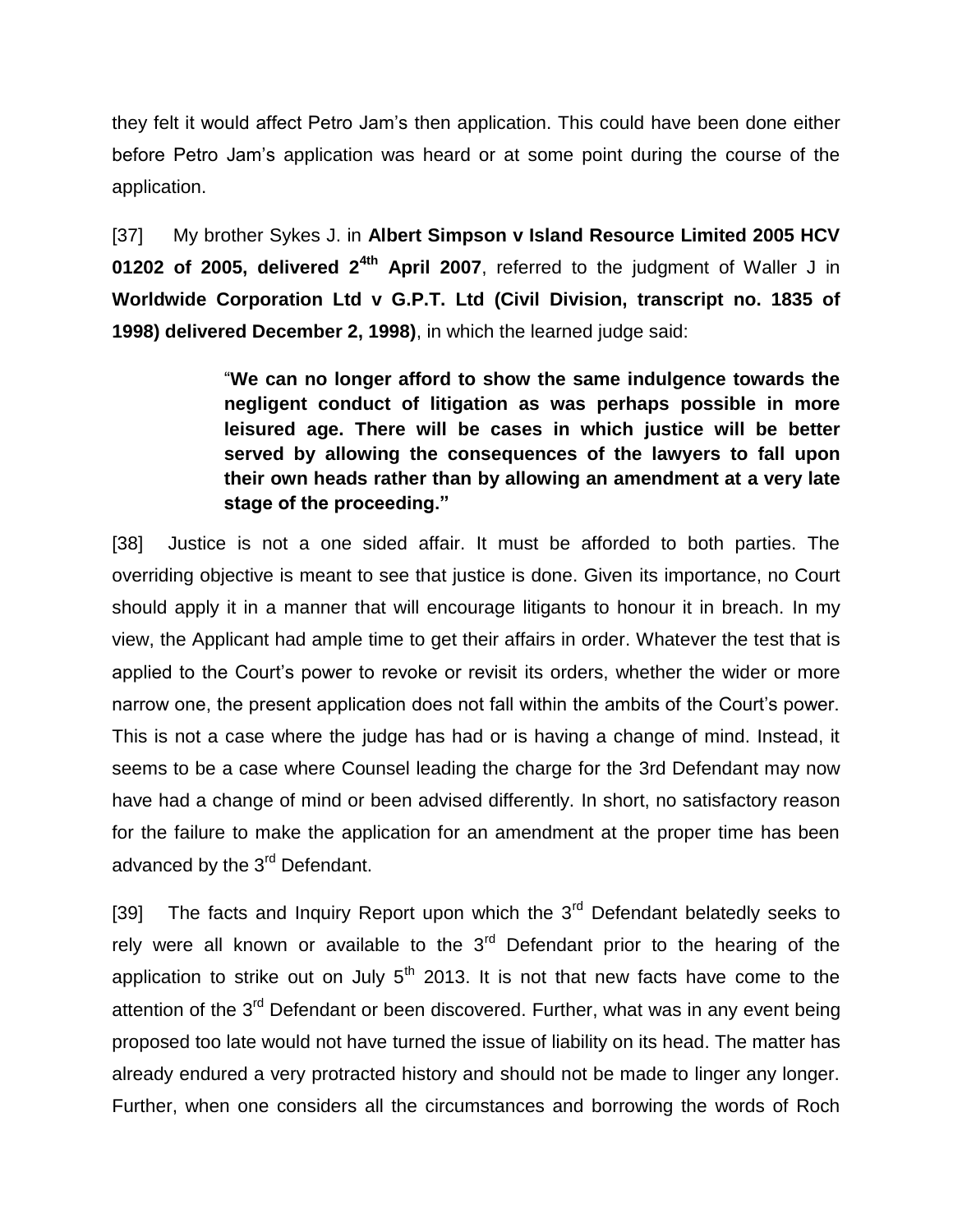L.J. in the *Engel* decision, I am unable to give the 3<sup>rd</sup> Defendant's case the "Kiss of life" after its action on liability had been pronounced dead by the order I made on July  $5^{th}$ , 2013.

[40] In addition, I am of the view that the  $3<sup>rd</sup>$  Defendant cannot by way of this application seek to amend its defence on the issue of quantum. The Court would need to first deal with the application which the  $3<sup>rd</sup>$  Defendant is making seeking to have the Court revoke its orders striking out the paragraphs of the Defence dealing with liability and ordering judgment for Petro Jam against the  $3<sup>rd</sup>$  Defendant on the issue of liability. This is necessary so that one can know with certainty exactly what is the state of the Defence that the  $3^{rd}$  Defendant is seeking to amend. The  $3^{rd}$  Defendant would therefore have to file a fresh application if it intends to seek the Court's permission to file an amended Defence relating to quantum. It would not be permissible, and indeed, would place the Court in an invidious position for the  $3<sup>rd</sup>$  Defendant to roll-up the two applications into one (See the wording of ground 12 of the application, referred to in paragraph [7] above).

[41] Finally on this issue of revocation of the order, I also am in agreement with Petro Jam's submission that denying the  $3<sup>rd</sup>$  Defendant the opportunity to amend their Defence on the issue of liability would not in any way prejudice them or affect their ability to file an ancillary claim for contribution or an indemnity from the  $4<sup>th</sup>$  Defendant, as per Rule 18.3. It should be noted that although Petro Jam amended to add the  $4<sup>th</sup>$ Defendant to the proceedings, Counsel for Petro Jam at the hearing in July advised that the 4<sup>th</sup> Defendant was never served and thus effectively, he is not a party before the Court.

#### **Whether Permission to Appeal should be granted**

[42] In the alternative, the  $3<sup>rd</sup>$  Defendant has sought permission to appeal the order made on July  $5<sup>th</sup>$ , 2013. One of the arguments made in this regard is that striking portions of the Defence was too draconian a measure in the circumstances. It was their contention that the remedy for non-compliance with Rule 10. 5(4) and 10.5(5) is that the